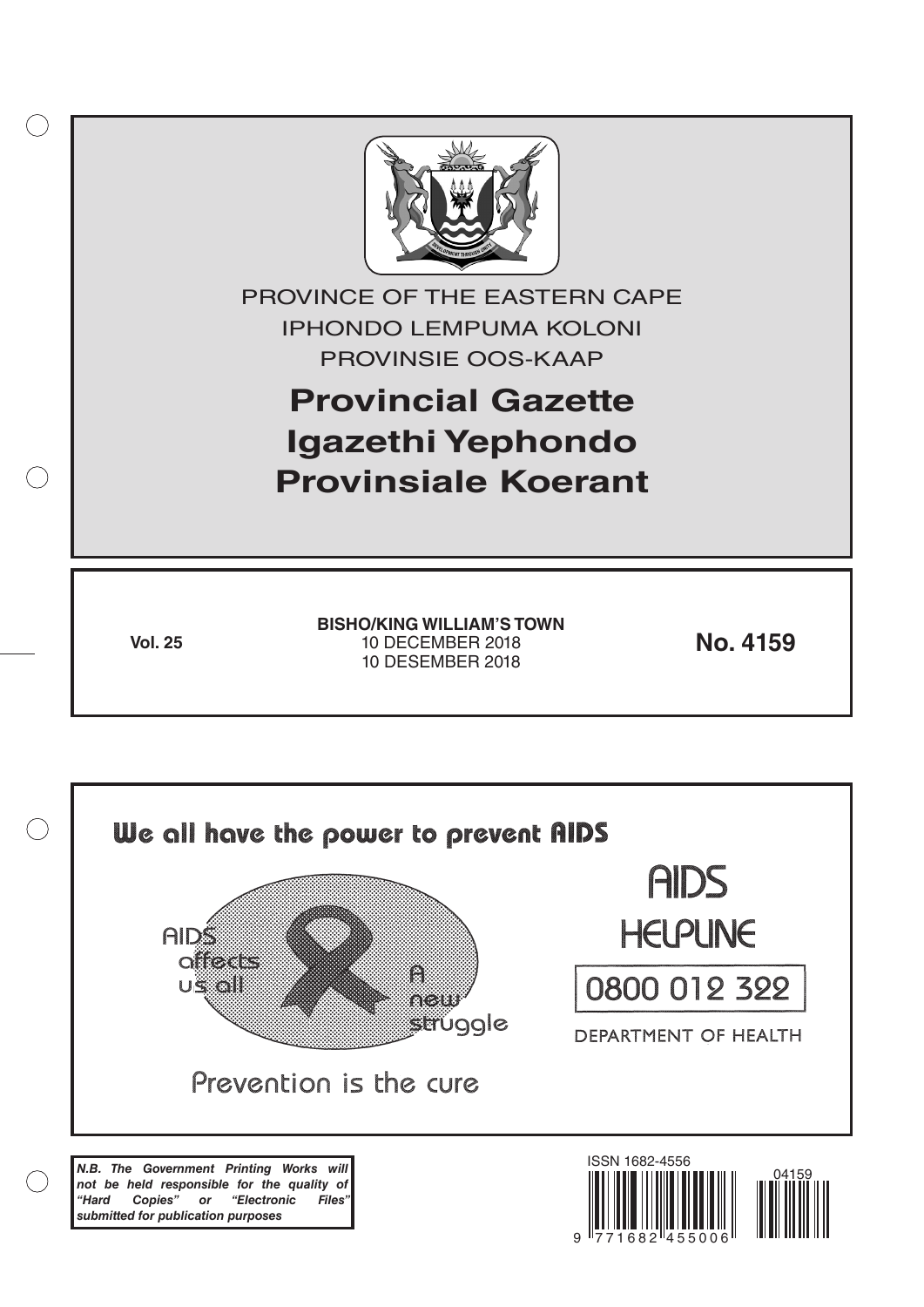# **IMPORTANT NOTICE:**

**The GovernmenT PrinTinG Works Will noT be held resPonsible for any errors ThaT miGhT occur due To The submission of incomPleTe / incorrecT / illeGible coPy.**

**no fuTure queries Will be handled in connecTion WiTh The above.**

#### **CONTENTS**

|            |                                                                                                                                                                                                          | Gazette<br>No. | Page<br>No. |
|------------|----------------------------------------------------------------------------------------------------------------------------------------------------------------------------------------------------------|----------------|-------------|
|            | <b>GENERAL NOTICES • ALGEMENE KENNISGEWINGS</b>                                                                                                                                                          |                |             |
| 28         |                                                                                                                                                                                                          | 4159           | 11          |
|            | <b>PROVINCIAL NOTICES • PROVINSIALE KENNISGEWINGS</b>                                                                                                                                                    |                |             |
| 255        | Spatial Planning and Land Use Management Act (16/2013): Erf 9118, East London, 9 Salisbury Road,                                                                                                         | 4159           | 11          |
| 256        | Local Government: Municipal Property Rates Act (6/2004): Matatiele Municipality: Notice calling for the                                                                                                  | 4159           | 12          |
|            | <b>LOCAL AUTHORITY NOTICES • PLAASLIKE OWERHEIDS KENNISGEWINGS</b>                                                                                                                                       |                |             |
| 275<br>276 | Spatial Planning and Land Use Management By-Law: Kouga Municipality, 2016: Erf 6149, Kabeljauws<br>Spatial Planning and Land Use Management Act (16/2013): Erf 774, Kabega Park, Port Elizabeth, Eastern | 4159           | 13          |
|            |                                                                                                                                                                                                          | 4159           | 14          |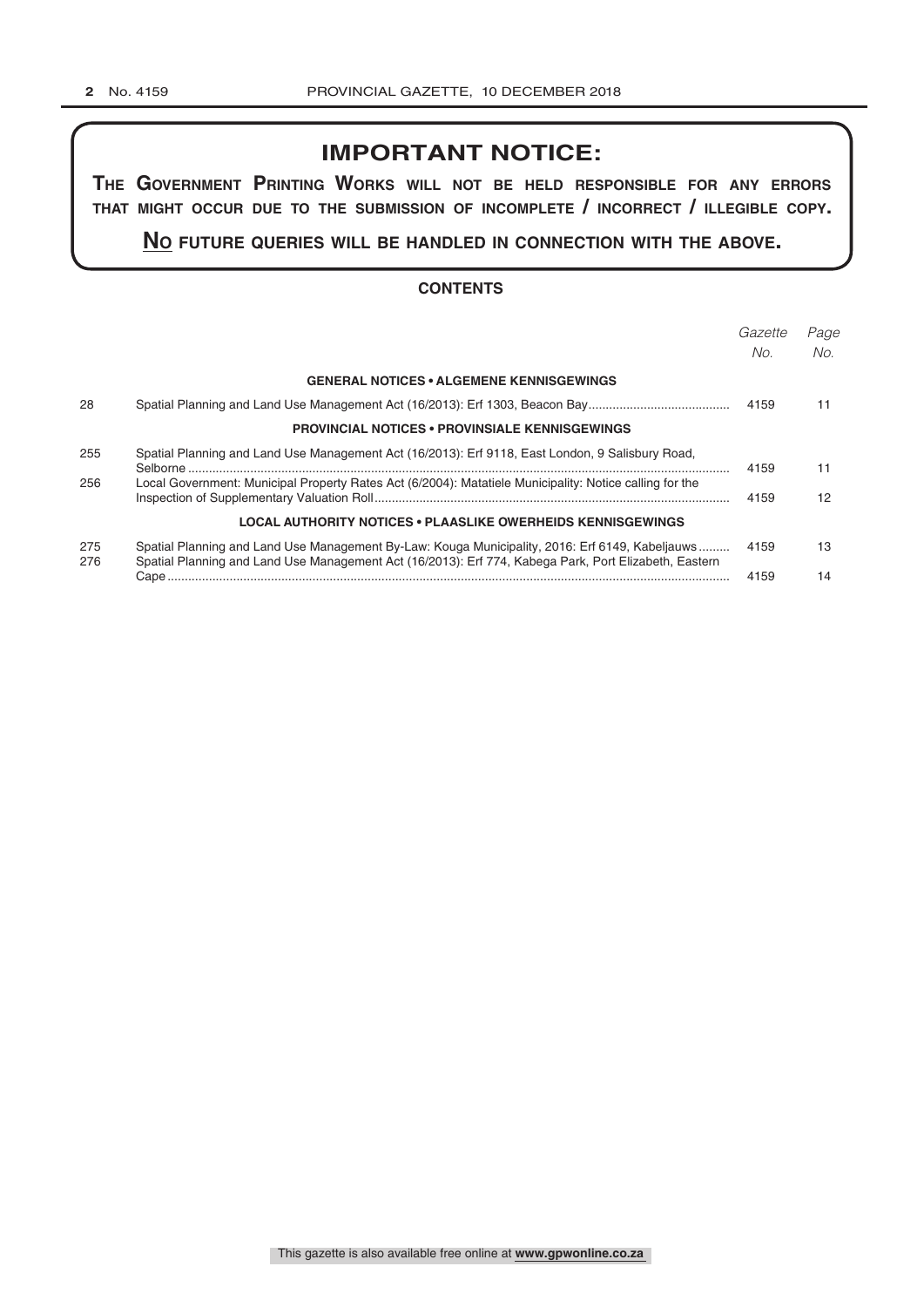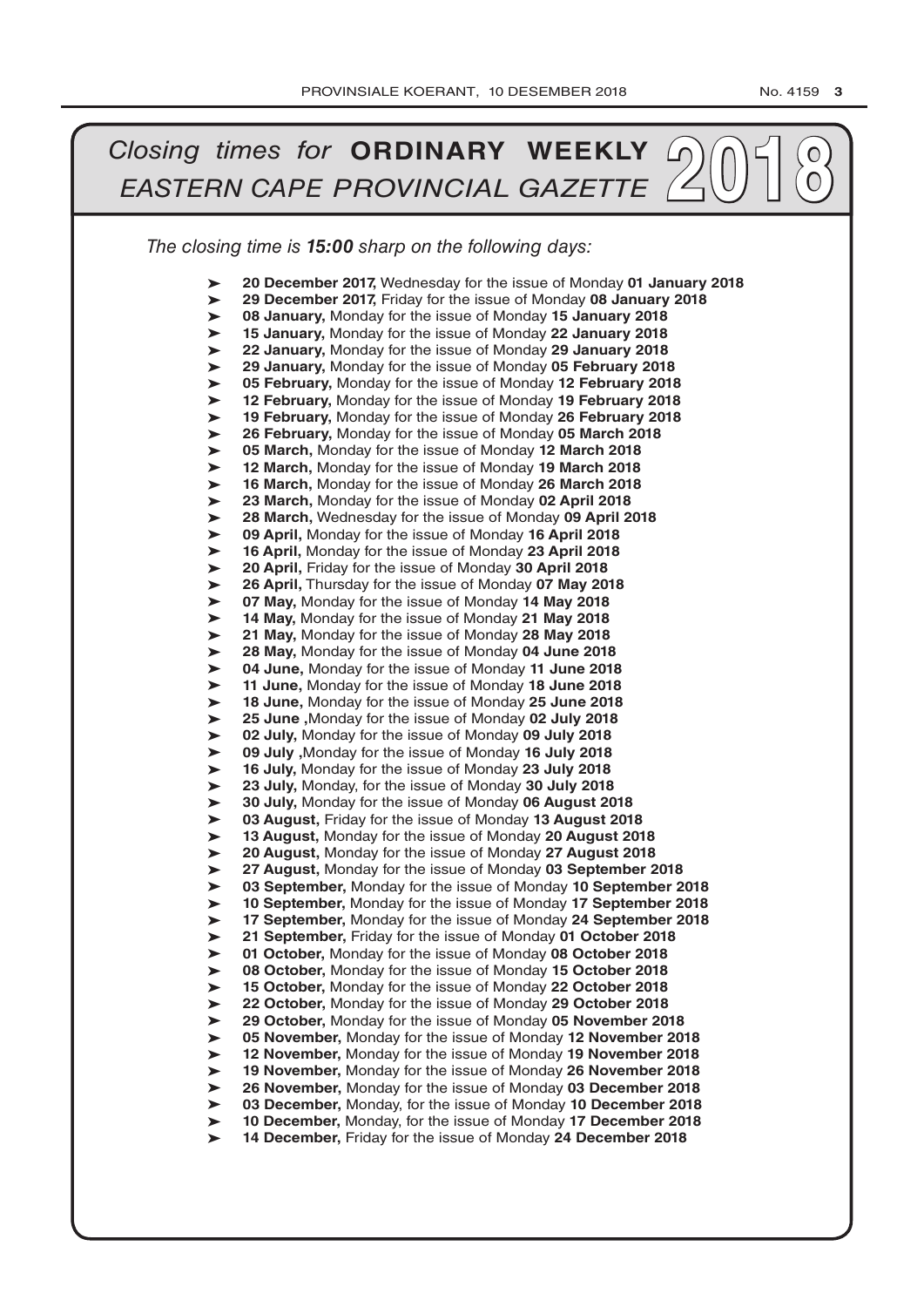# **LIST OF TARIFF RATES** FOR PUBLICATION OF NOTICES

# **COMMENCEMENT: 1 APRIL 2018**

# **NATIONAL AND PROVINCIAL**

Notice sizes for National, Provincial & Tender gazettes 1/4, 2/4, 3/4, 4/4 per page. Notices submitted will be charged at R1008.80 per full page, pro-rated based on the above categories.

| <b>Pricing for National, Provincial - Variable Priced Notices</b> |                          |                      |  |
|-------------------------------------------------------------------|--------------------------|----------------------|--|
| <b>Notice Type</b>                                                | <b>Page Space</b>        | <b>New Price (R)</b> |  |
| Ordinary National, Provincial                                     | 1/4 - Quarter Page       | 252.20               |  |
| Ordinary National, Provincial                                     | 2/4 - Half Page          | 504.40               |  |
| Ordinary National, Provincial                                     | 3/4 - Three Quarter Page | 756.60               |  |
| Ordinary National, Provincial                                     | 4/4 - Full Page          | 1008.80              |  |

# **EXTRA-ORDINARY**

All Extra-ordinary National and Provincial gazette notices are non-standard notices and attract a variable price based on the number of pages submitted.

The pricing structure for National and Provincial notices which are submitted as **Extra ordinary submissions** will be charged at R**3026.32** per page.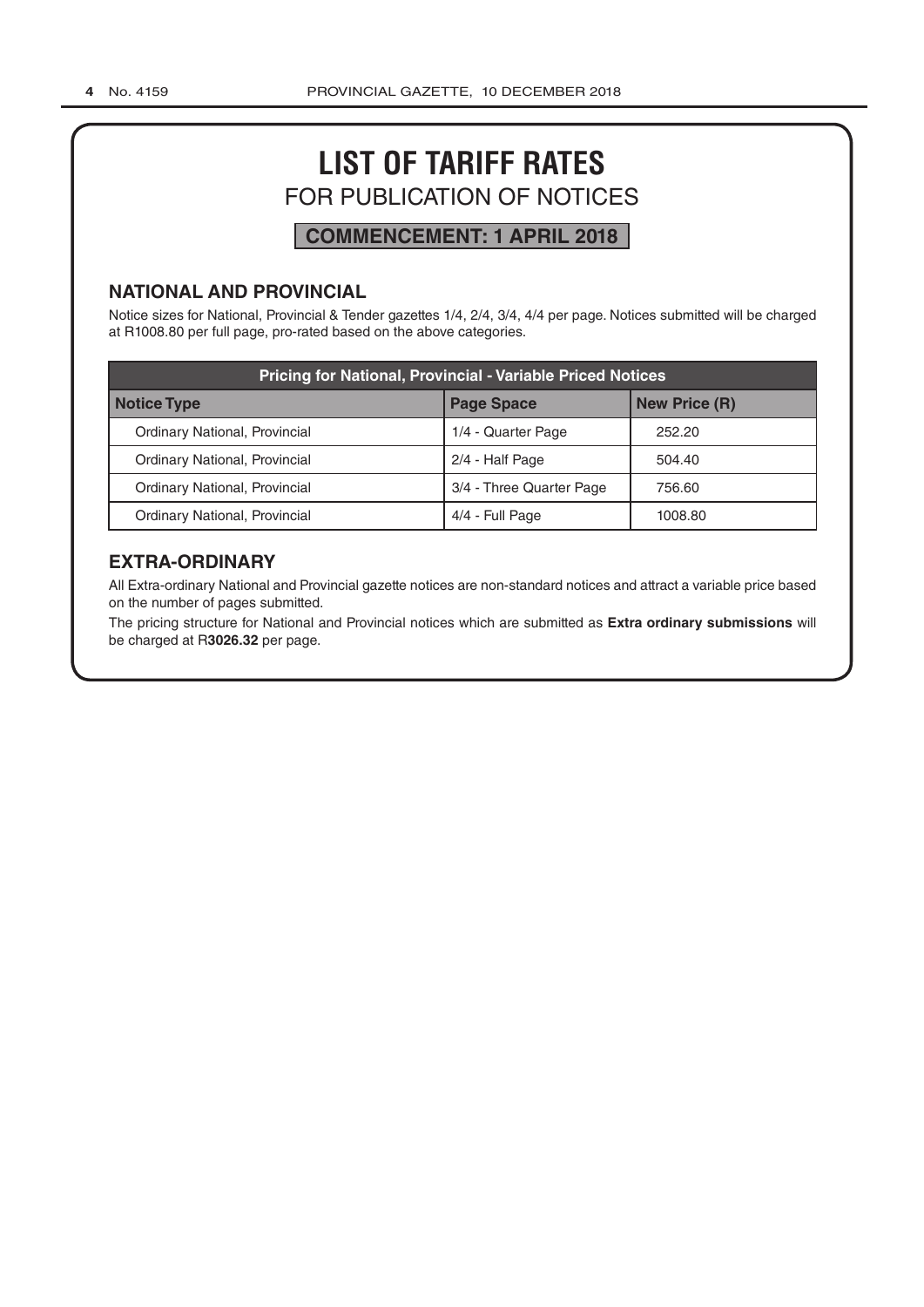The **Government Printing Works** (**GPW**) has established rules for submitting notices in line with its electronic notice processing system, which requires the use of electronic *Adobe* Forms. Please ensure that you adhere to these guidelines when completing and submitting your notice submission.

### **Closing Times for ACCepTAnCe of noTiCes**

- 1. The *Government Gazette* and *Government Tender Bulletin* are weekly publications that are published on Fridays and the closing time for the acceptance of notices is strictly applied according to the scheduled time for each gazette.
- 2. Please refer to the Submission Notice Deadline schedule in the table below. This schedule is also published online on the Government Printing works website www.gpwonline.co.za

All re-submissions will be subject to the standard cut-off times. **All notices received after the closing time will be rejected**.

| <b>Government Gazette Type</b>                   | <b>Publication</b><br><b>Frequency</b> | <b>Publication Date</b>                         | <b>Submission Deadline</b>          | <b>Cancellations Deadline</b>                              |
|--------------------------------------------------|----------------------------------------|-------------------------------------------------|-------------------------------------|------------------------------------------------------------|
| <b>National Gazette</b>                          | Weekly                                 | Friday                                          | Friday 15h00 for next Friday        | Tuesday, 15h00 - 3<br>working days prior to<br>publication |
| <b>Regulation Gazette</b>                        | Weekly                                 | Friday                                          | Friday 15h00 for next Friday        | Tuesday, 15h00 - 3<br>working days prior to<br>publication |
| <b>Petrol Price Gazette</b>                      | Monthly                                | Tuesday before 1st<br>Wednesday of the<br>month | One day before publication          | 1 working day prior to<br>publication                      |
| <b>Road Carrier Permits</b>                      | Weekly                                 | Friday                                          | Thursday 15h00 for next<br>Friday   | 3 working days prior to<br>publication                     |
| Unclaimed Monies (Justice,<br>Labour or Lawyers) | January /<br>September 2 per<br>vear   | <b>Last Friday</b>                              | One week before publication         | 3 working days prior to<br>publication                     |
| Parliament (Acts, White<br>Paper, Green Paper)   | As required                            | Any day of the week                             | None                                | 3 working days prior to<br>publication                     |
| <b>Manuals</b>                                   | <b>Bi- Monthly</b>                     | 2nd and last Thursday<br>of the month           | One week before publication         | 3 working days prior to<br>publication                     |
| <b>State of Budget</b><br>(National Treasury)    | Monthly                                | 30th or last Friday of<br>the month             | One week before publication         | 3 working days prior to<br>publication                     |
| <b>Extraordinary Gazettes</b>                    | As required                            | Any day of the week                             | Before 10h00 on publication<br>date | Before 10h00 on<br>publication date                        |
| Legal Gazettes A, B and C                        | Weekly                                 | Friday                                          | One week before publication         | Tuesday, 15h00 - 3<br>working days prior to<br>publication |
| <b>Tender Bulletin</b>                           | Weekly                                 | Friday                                          | Friday 15h00 for next Friday        | Tuesday, 15h00 - 3<br>working days prior to<br>publication |
| Gauteng                                          | Weekly                                 | Wednesday                                       | Two weeks before publication        | 3 days after submission<br>deadline                        |
| Eastern Cape                                     | Weekly                                 | <b>Monday</b>                                   | One week before publication         | 3 working days prior to<br>publication                     |
| Northern Cape                                    | Weekly                                 | Monday                                          | One week before publication         | 3 working days prior to<br>publication                     |
| <b>North West</b>                                | <b>Weekly</b>                          | Tuesdav                                         | One week before publication         | 3 working days prior to<br>publication                     |
| KwaZulu-Natal                                    | Weekly                                 | Thursday                                        | One week before publication         | 3 working days prior to<br>publication                     |
| Limpopo                                          | Weekly                                 | Friday                                          | One week before publication         | 3 working days prior to<br>publication                     |
| Mpumalanga                                       | Weekly                                 | Friday                                          | One week before publication         | 3 working days prior to<br>publication                     |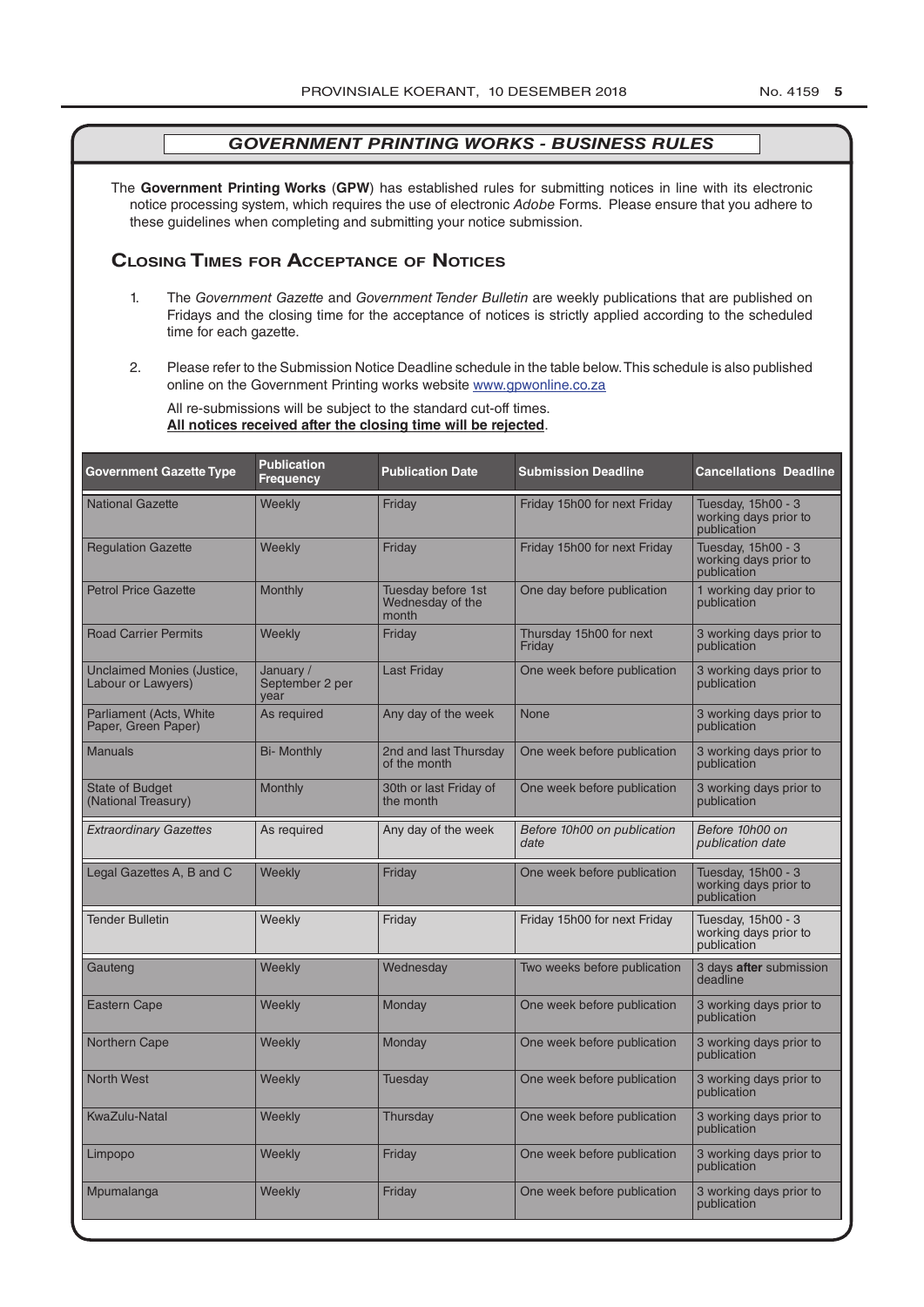| <b>Government Gazette Type</b>          | <b>Publication</b><br><b>Frequency</b> | <b>Publication Date</b>                              | <b>Submission Deadline</b>   | <b>Cancellations Deadline</b>               |
|-----------------------------------------|----------------------------------------|------------------------------------------------------|------------------------------|---------------------------------------------|
| Gauteng Liquor License<br>Gazette       | Monthly                                | Wednesday before<br>the First Friday of the<br>month | Two weeks before publication | 3 working days after<br>submission deadline |
| Northern Cape Liquor<br>License Gazette | Monthly                                | First Friday of the<br>month                         | Two weeks before publication | 3 working days after<br>submission deadline |
| National Liquor License<br>Gazette      | Monthly                                | First Friday of the<br>month                         | Two weeks before publication | 3 working days after<br>submission deadline |
| Mpumalanga Liguor License<br>Gazette    | <b>Bi-Monthly</b>                      | Second & Fourth<br>Friday                            | One week before publication  | 3 working days prior to<br>publication      |

#### **exTrAordinAry gAzeTTes**

3. *Extraordinary Gazettes* can have only one publication date. If multiple publications of an *Extraordinary Gazette* are required, a separate Z95/Z95Prov *Adobe* Forms for each publication date must be submitted.

### **NOTICE SUBMISSION PROCESS**

- 4. Download the latest *Adobe* form, for the relevant notice to be placed, from the **Government Printing Works** website www.gpwonline.co.za.
- 5. The *Adobe* form needs to be completed electronically using *Adobe Acrobat* / *Acrobat Reader*. Only electronically completed *Adobe* forms will be accepted. No printed, handwritten and/or scanned *Adobe* forms will be accepted.
- 6. The completed electronic *Adobe* form has to be submitted via email to submit.egazette@gpw.gov.za. The form needs to be submitted in its original electronic *Adobe* format to enable the system to extract the completed information from the form for placement in the publication.
- 7. Every notice submitted **must** be accompanied by an official **GPW** quotation. This must be obtained from the *eGazette* Contact Centre.
- 8. Each notice submission should be sent as a single email. The email **must** contain **all documentation relating to a particular notice submission**.
	- 8.1. Each of the following documents must be attached to the email as a separate attachment:
		- 8.1.1. An electronically completed *Adobe* form, specific to the type of notice that is to be placed.
			- 8.1.1.1. For National *Government Gazette* or *Provincial Gazette* notices, the notices must be accompanied by an electronic Z95 or Z95Prov *Adobe* form
			- 8.1.1.2. The notice content (body copy) **MUST** be a separate attachment.
		- 8.1.2. A copy of the official **Government Printing Works** quotation you received for your notice. *(Please see Quotation section below for further details)*
		- 8.1.3. A valid and legible Proof of Payment / Purchase Order: **Government Printing Works** account customer must include a copy of their Purchase Order*.* **Non**-**Government Printing Works** account customer needs to submit the proof of payment for the notice
		- 8.1.4. Where separate notice content is applicable (Z95, Z95 Prov and TForm 3, it should **also** be attached as a separate attachment. *(Please see the Copy Section below, for the specifications)*.
		- 8.1.5. Any additional notice information if applicable.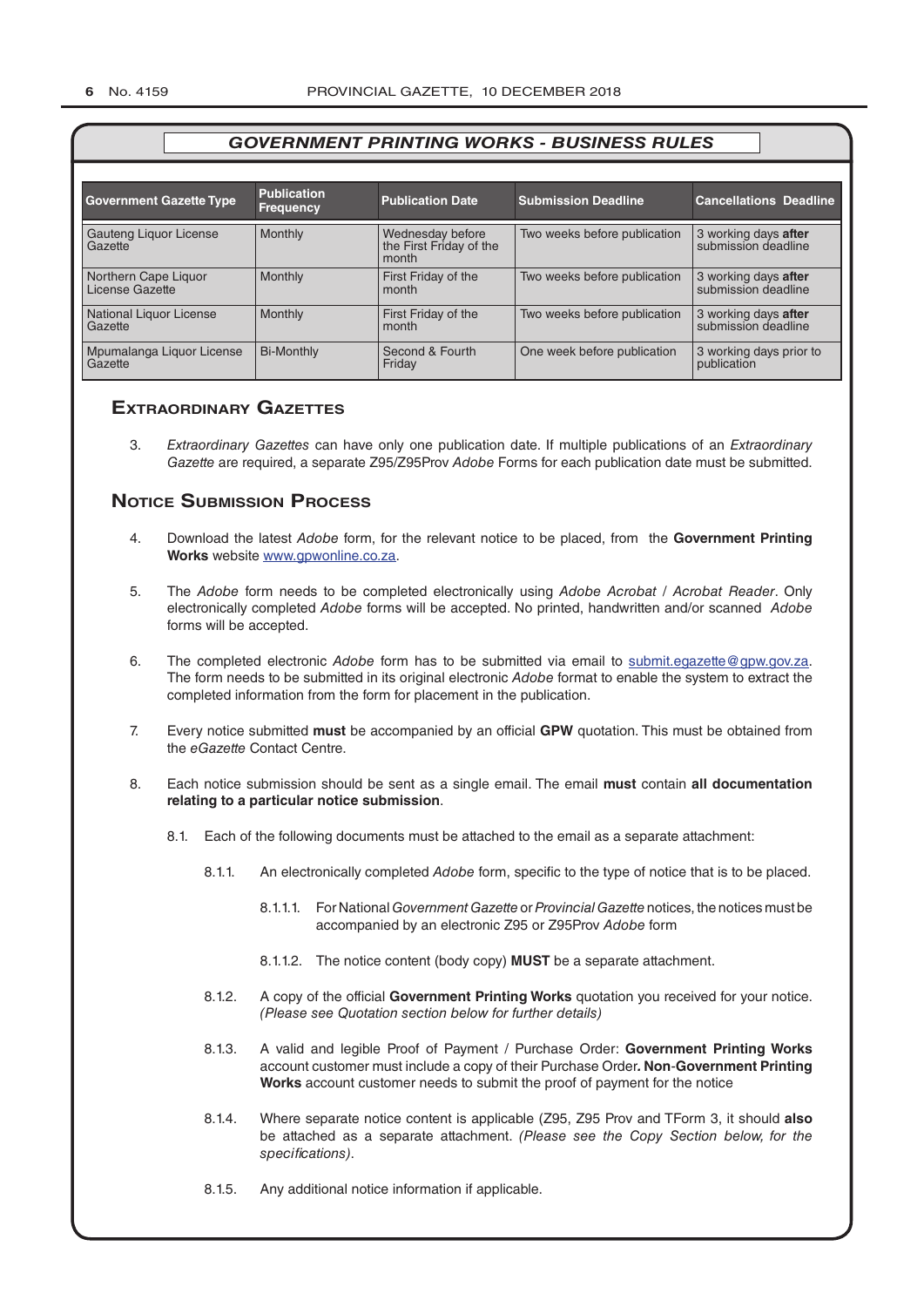- 9. The electronic *Adobe* form will be taken as the primary source for the notice information to be published. Instructions that are on the email body or covering letter that contradicts the notice form content will not be considered. The information submitted on the electronic *Adobe* form will be published as-is.
- 10. To avoid duplicated publication of the same notice and double billing, Please submit your notice **ONLY ONCE.**
- 11. Notices brought to **GPW** by "walk-in" customers on electronic media can only be submitted in *Adobe* electronic form format. All "walk-in" customers with notices that are not on electronic *Adobe* forms will be routed to the Contact Centre where they will be assisted to complete the forms in the required format.
- 12. Should a customer submit a bulk submission of hard copy notices delivered by a messenger on behalf of any organisation e.g. newspaper publisher, the messenger will be referred back to the sender as the submission does not adhere to the submission rules.

#### **QuoTATions**

- 13. Quotations are valid until the next tariff change.
	- 13.1. *Take note:* **GPW**'s annual tariff increase takes place on *1 April* therefore any quotations issued, accepted and submitted for publication up to *31 March* will keep the old tariff. For notices to be published from 1 April, a quotation must be obtained from **GPW** with the new tariffs. Where a tariff increase is implemented during the year, **GPW** endeavours to provide customers with 30 days' notice of such changes.
- 14. Each quotation has a unique number.
- 15. Form Content notices must be emailed to the *eGazette* Contact Centre for a quotation.
	- 15.1. The *Adobe* form supplied is uploaded by the Contact Centre Agent and the system automatically calculates the cost of your notice based on the layout/format of the content supplied.
	- 15.2. It is critical that these *Adobe* Forms are completed correctly and adhere to the guidelines as stipulated by **GPW**.

#### 16. **APPLICABLE ONLY TO GPW ACCOUNT HOLDERS**:

- 16.1. **GPW** Account Customers must provide a valid **GPW** account number to obtain a quotation.
- 16.2. Accounts for **GPW** account customers **must** be active with sufficient credit to transact with **GPW** to submit notices.
	- 16.2.1. If you are unsure about or need to resolve the status of your account, please contact the **GPW** Finance Department prior to submitting your notices. (If the account status is not resolved prior to submission of your notice, the notice will be failed during the process).

#### 17. **APPLICABLE ONLY TO CASH CUSTOMERS:**

- 17.1. Cash customers doing **bulk payments** must use a **single email address** in order to use the **same proof of payment** for submitting multiple notices.
- 18. The responsibility lies with you, the customer, to ensure that the payment made for your notice(s) to be published is sufficient to cover the cost of the notice(s).
- 19. Each quotation will be associated with one proof of payment / purchase order / cash receipt.

19.1. This means that **the quotation number can only be used once to make a payment.**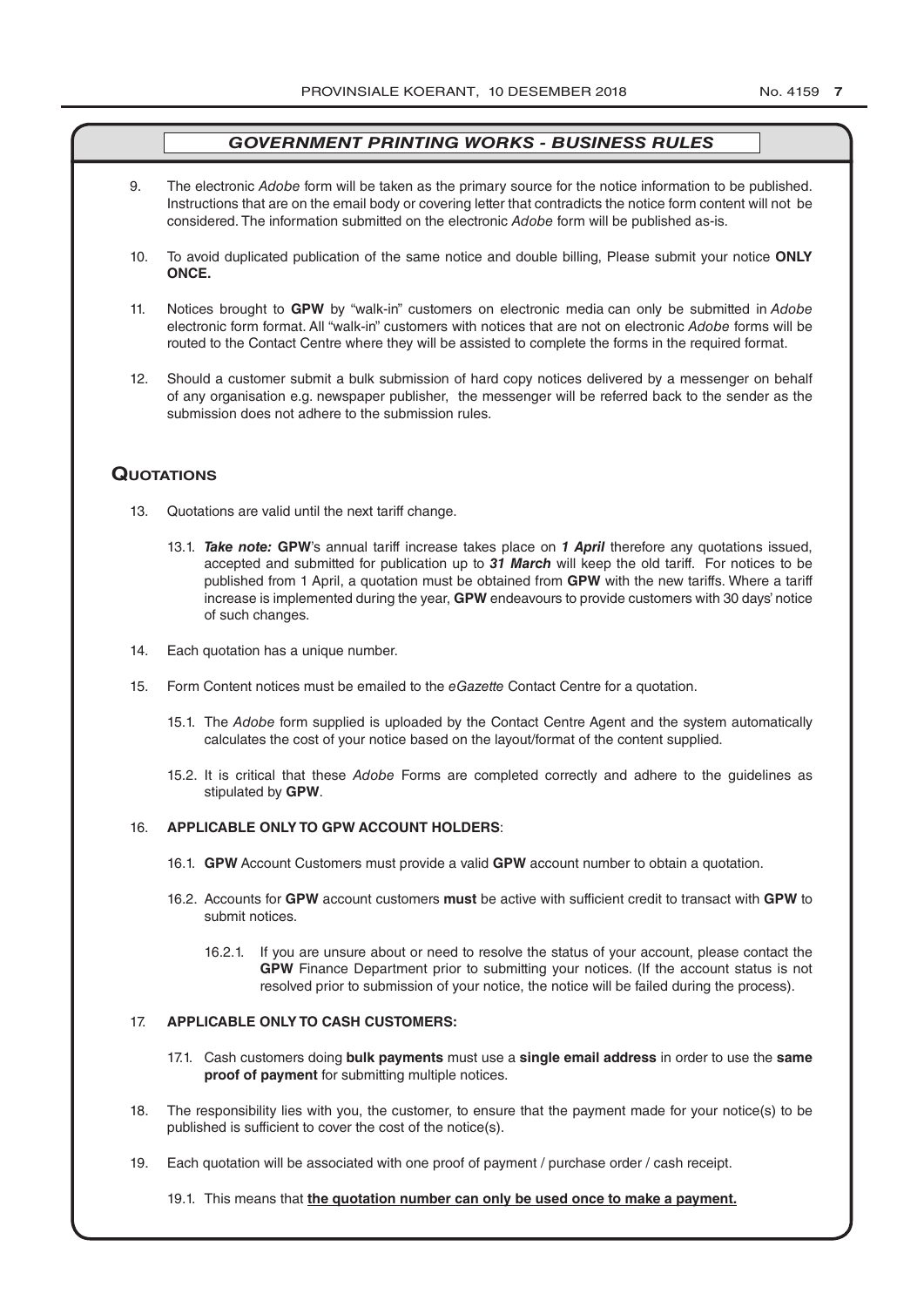### **COPY (SEPARATE NOTICE CONTENT DOCUMENT)**

- 20. Where the copy is part of a separate attachment document for Z95, Z95Prov and TForm03
	- 20.1. Copy of notices must be supplied in a separate document and may not constitute part of any covering letter, purchase order, proof of payment or other attached documents.

The content document should contain only one notice. (You may include the different translations of the same notice in the same document).

20.2. The notice should be set on an A4 page, with margins and fonts set as follows:

Page size = A4 Portrait with page margins: Top = 40mm, LH/RH = 16mm, Bottom = 40mm; Use font size: Arial or Helvetica 10pt with 11pt line spacing;

Page size = A4 Landscape with page margins:  $Top = 16mm$ , LH/RH = 40mm, Bottom = 16mm; Use font size: Arial or Helvetica 10pt with 11pt line spacing;

#### **CAnCellATions**

- 21. Cancellation of notice submissions are accepted by **GPW** according to the deadlines stated in the table above in point 2. Non-compliance to these deadlines will result in your request being failed. Please pay special attention to the different deadlines for each gazette. Please note that any notices cancelled after the cancellation deadline will be published and charged at full cost.
- 22. Requests for cancellation must be sent by the original sender of the notice and must accompanied by the relevant notice reference number (N-) in the email body.

#### **AmendmenTs To noTiCes**

23. With effect from 01 October 2015, **GPW** will not longer accept amendments to notices. The cancellation process will need to be followed according to the deadline and a new notice submitted thereafter for the next available publication date.

#### **REJECTIONS**

- 24. All notices not meeting the submission rules will be rejected to the customer to be corrected and resubmitted. Assistance will be available through the Contact Centre should help be required when completing the forms. (012-748 6200 or email info.egazette@gpw.gov.za). Reasons for rejections include the following:
	- 24.1. Incorrectly completed forms and notices submitted in the wrong format, will be rejected.
	- 24.2. Any notice submissions not on the correct *Adobe* electronic form, will be rejected.
	- 24.3. Any notice submissions not accompanied by the proof of payment / purchase order will be rejected and the notice will not be processed.
	- 24.4. Any submissions or re-submissions that miss the submission cut-off times will be rejected to the customer. The Notice needs to be re-submitted with a new publication date.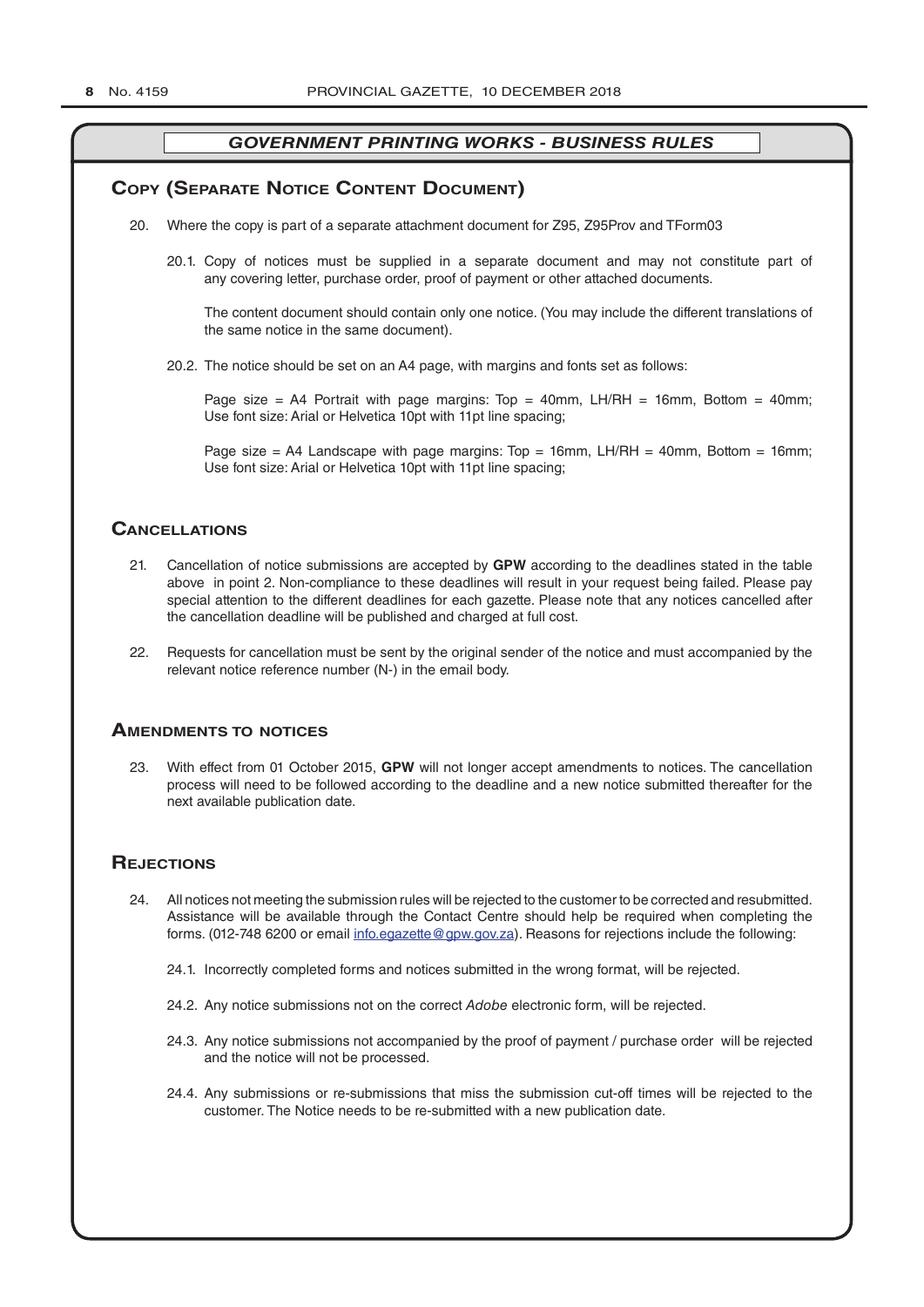#### **ApprovAl of noTiCes**

- 25. Any notices other than legal notices are subject to the approval of the Government Printer, who may refuse acceptance or further publication of any notice.
- 26. No amendments will be accepted in respect to separate notice content that was sent with a Z95 or Z95Prov notice submissions. The copy of notice in layout format (previously known as proof-out) is only provided where requested, for Advertiser to see the notice in final Gazette layout. Should they find that the information submitted was incorrect, they should request for a notice cancellation and resubmit the corrected notice, subject to standard submission deadlines. The cancellation is also subject to the stages in the publishing process, i.e. If cancellation is received when production (printing process) has commenced, then the notice cannot be cancelled.

#### **governmenT prinTer indemnified AgAinsT liAbiliTy**

- 27. The Government Printer will assume no liability in respect of—
	- 27.1. any delay in the publication of a notice or publication of such notice on any date other than that stipulated by the advertiser;
	- 27.2. erroneous classification of a notice, or the placement of such notice in any section or under any heading other than the section or heading stipulated by the advertiser;
	- 27.3. any editing, revision, omission, typographical errors or errors resulting from faint or indistinct copy.

#### **liAbiliTy of AdverTiser**

28. Advertisers will be held liable for any compensation and costs arising from any action which may be instituted against the Government Printer in consequence of the publication of any notice.

#### **CusTomer inQuiries**

Many of our customers request immediate feedback/confirmation of notice placement in the gazette from our Contact Centre once they have submitted their notice – While **GPW** deems it one of their highest priorities and responsibilities to provide customers with this requested feedback and the best service at all times, we are only able to do so once we have started processing your notice submission.

**GPW** has a 2-working day turnaround time for processing notices received according to the business rules and deadline submissions.

Please keep this in mind when making inquiries about your notice submission at the Contact Centre.

- 29. Requests for information, quotations and inquiries must be sent to the Contact Centre ONLY.
- 30. Requests for Quotations (RFQs) should be received by the Contact Centre at least **2 working days** before the submission deadline for that specific publication.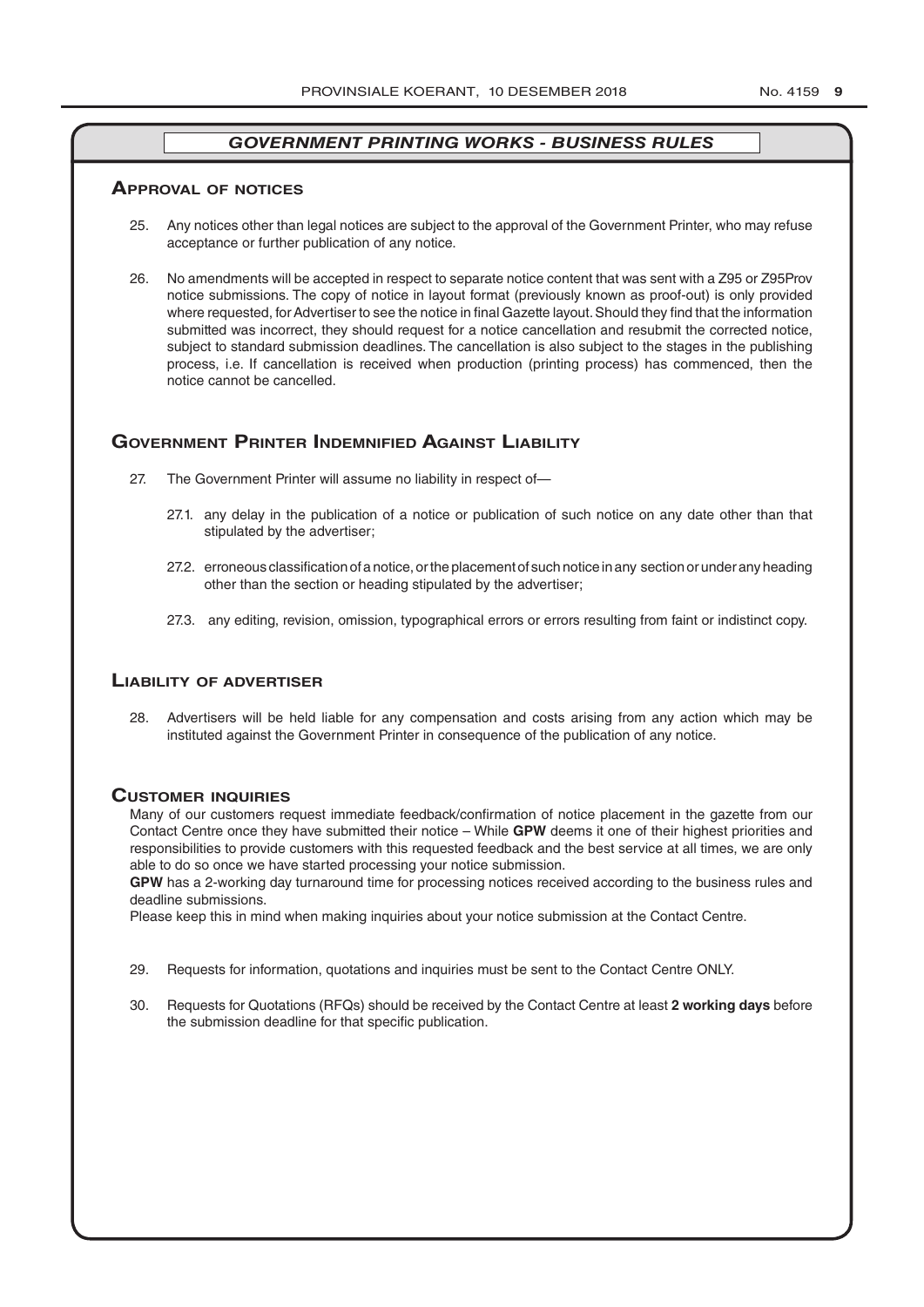#### **pAymenT of CosT**

- 31. The Request for Quotation for placement of the notice should be sent to the Gazette Contact Centre as indicated above, prior to submission of notice for advertising.
- 32. Payment should then be made, or Purchase Order prepared based on the received quotation, prior to the submission of the notice for advertising as these documents i.e. proof of payment or Purchase order will be required as part of the notice submission, as indicated earlier.
- 33. Every proof of payment must have a valid **GPW** quotation number as a reference on the proof of payment document.
- 34. Where there is any doubt about the cost of publication of a notice, and in the case of copy, an enquiry, accompanied by the relevant copy, should be addressed to the Gazette Contact Centre, **Government Printing Works**, Private Bag X85, Pretoria, 0001 email: info.egazette@gpw.gov.za before publication.
- 35. Overpayment resulting from miscalculation on the part of the advertiser of the cost of publication of a notice will not be refunded, unless the advertiser furnishes adequate reasons why such miscalculation occurred. In the event of underpayments, the difference will be recovered from the advertiser, and future notice(s) will not be published until such time as the full cost of such publication has been duly paid in cash or electronic funds transfer into the **Government Printing Works** banking account.
- 36. In the event of a notice being cancelled, a refund will be made only if no cost regarding the placing of the notice has been incurred by the **Government Printing Works**.
- 37. The **Government Printing Works** reserves the right to levy an additional charge in cases where notices, the cost of which has been calculated in accordance with the List of Fixed Tariff Rates, are subsequently found to be excessively lengthy or to contain overmuch or complicated tabulation.

#### **proof of publiCATion**

- 38. Copies of any of the *Government Gazette* or *Provincial Gazette* can be downloaded from the **Government Printing Works** website www.gpwonline.co.za free of charge, should a proof of publication be required.
- 39. Printed copies may be ordered from the Publications department at the ruling price. The **Government Printing Works** will assume no liability for any failure to post or for any delay in despatching of such *Government Gazette*(s)

#### *GOVERNMENT PRINTING WORKS CONTACT INFORMATION*

| <b>PRYSICAL AQUIPSS:</b>         |
|----------------------------------|
| <b>Government Printing Works</b> |
| 149 Bosman Street                |
| Pretoria                         |
|                                  |

**For Gazette and Notice submissions:** Gazette Submissions: **E-mail:** submit.egazette@gpw.gov.za **For queries and quotations, contact:** Gazette Contact Centre: **E-mail:** info.egazette@gpw.gov.za

**Contact person for subscribers:** Mrs M. Toka: **E-mail:** subscriptions@gpw.gov.za

**Physical Address: Postal Address: GPW Banking Details:**

Private Bag X85 **Bank:** ABSA Bosman Street 149 Bosman Street Pretoria **Account No.:** 405 7114 016 Pretoria 0001 **Branch Code:** 632-005

**Tel:** 012-748 6200

**Tel:** 012-748-6066 / 6060 / 6058 **Fax:** 012-323-9574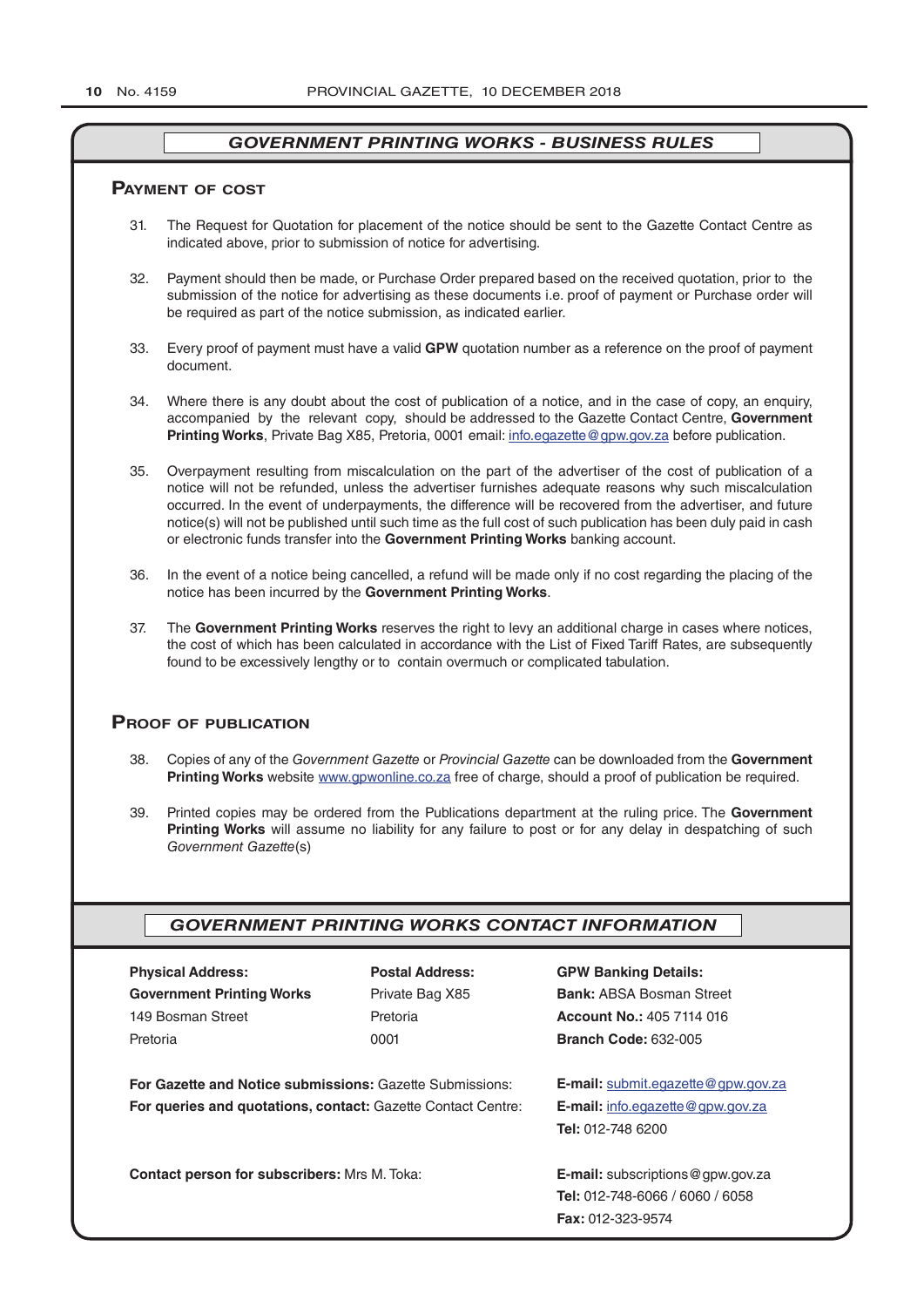# General Notices • Algemene Kennisgewings

#### **NOTICE 28 OF 2018**

# **BUFFALO CITY METROPOLITAN MUNICIPALITY**

# **REMOVAL OF RESTRICTIVE TITLE DEED CONDITIONS FOR ERF 1303 BEACON BAY, 8 HAROLD CRESCENT**

Notice is hereby given in terms of Section 47(1) of the Spatial Planning and Land Use Management Act No.16 of 2013, read with Section 59 of the Buffalo City Metropolitan Municipal Spatial Planning and Land Use Management Bylaw of 2016, approval is hereby granted for the removal of restrictive title condition C4. (a-d) and D. (1-3) found in Deed of Transfer No. T006145/2004 pertaining to Erf 1303 Beacon Bay.

# Provincial Notices • Provinsiale Kennisgewings

# **PROVINCIAL NOTICE 255 OF 2018**

**PROPOSED:REMOVAL OF RESTRICTIVE TITLE DEED CONDITIONS FOR ERF 9118 EAST LONDON 9 SALISBURY ROAD, SELBORNE:** Council has received application for proposed removal of restrictive title condition B.(a-d) found in Deed of Transfer No. T4214/2009. In terms of section 47(1) of the spatial Planning and Land Use Management Act No.16 of 2013, read with Section 59 of the Buffalo City Metropolitan Municipality.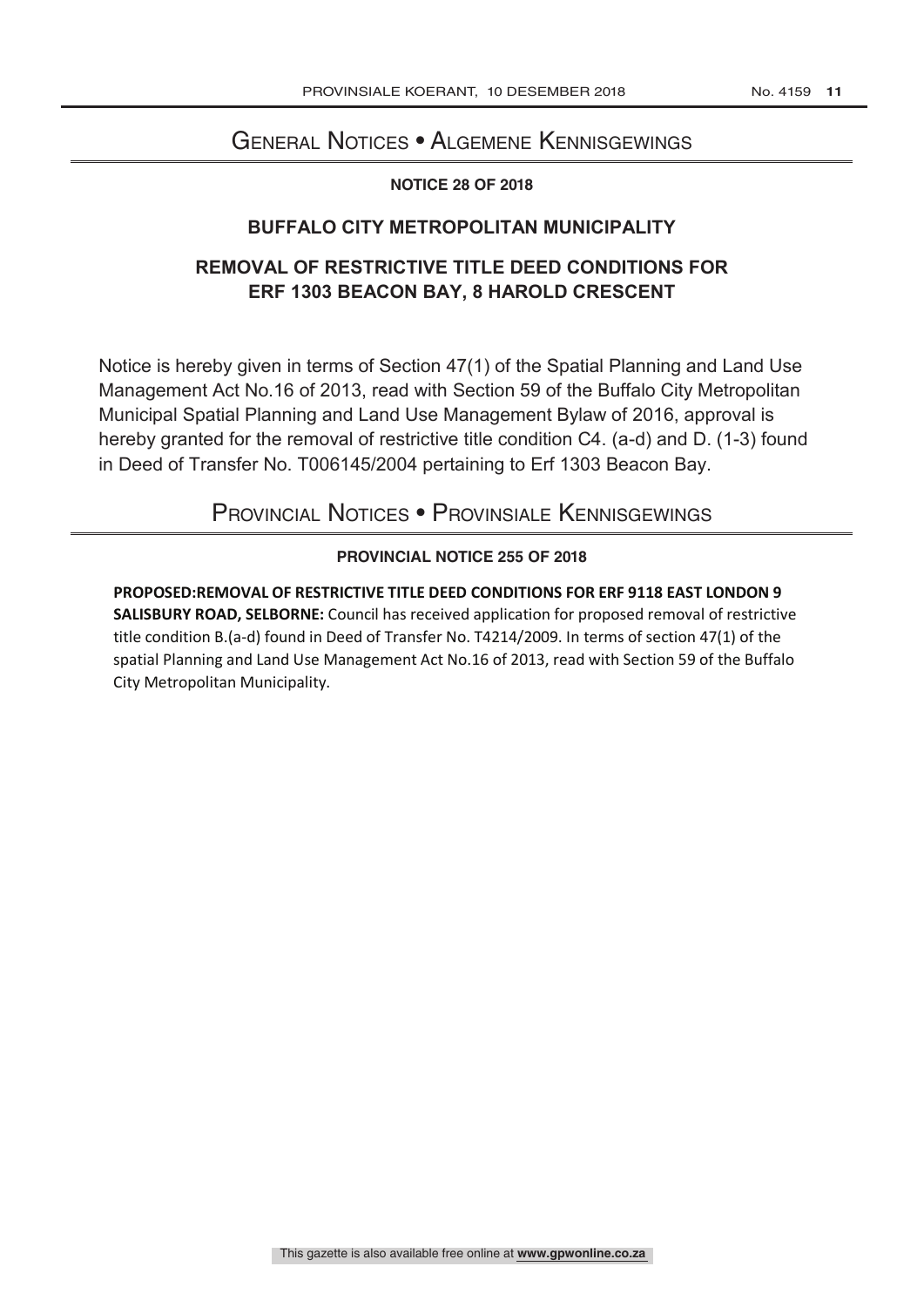#### **PROVINCIAL NOTICE 256 OF 2018**



| 102 Main Street,  |
|-------------------|
| Matatiele         |
| P.O. Box 35,      |
| Matatiele, 4730   |
| Tel: 039 737 3135 |
| Fax: 039 737 3611 |

#### **MATATIELE MUNICIPALITY NOTICE CALLING FOR THE INSPECTION OF SUPPLEMENTARY VALUATION ROLL**

Notice is hereby given in terms of section 49(1) (a) (i) read with section 78(2) of the Local Government: Municipal Property Rates Act, 2004 (Act 6/2004), hereinafter referred to as the "Act", that the supplementary valuation roll for the Financial years 2018 – 2019 is open for public inspection at the Municipal Offices, **from the 15th of November 2018 to the 20th December 2018..**

Office 102 Main Street, Matatiele Municipal Offices

In addition, the Supplementary valuation roll is available on website address**: www.matatiele.gov.za**

An invitation is hereby made in terms of Section 49 (1) (a) (ii) of the Act that any owner of property or other person who so desires should lodge an objection with the Municipal Manager in respect of any matter reflected in, or omitted from the supplementary valuation roll as such.

The form for the lodging of an objection is obtainable at all Revenue offices of Matatiele Local Municipality.

The completed forms addressed to the Municipal Manager must be returned to the addressed and for the attention of the people indicated:

### **Municipal BTO office – Mountain View section**

**The closing date for objections is the 20th of December 2018 at 16h00.**

For further enquiries please contact **Miss Matelile Mokhesi 039 737 8188**

**Dr, D.C.T. Nakin Municipal Manager 13 November 2018**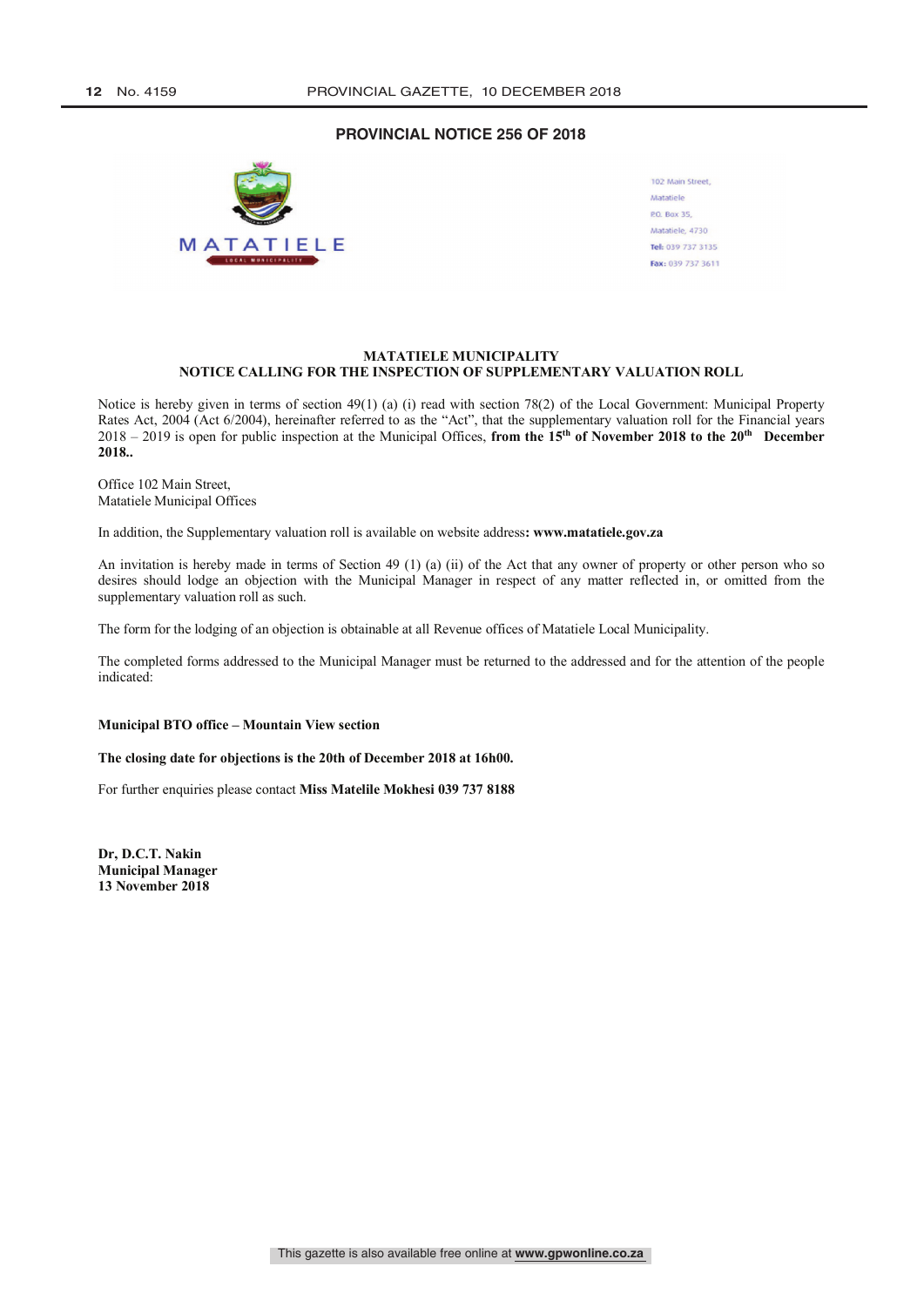# Local Authority Notices • Plaaslike Owerheids Kennisgewings

### **LOCAL AUTHORITY NOTICE 275 OF 2018**

# **PROVINCIAL NOTICE NO 211/2018**

# **EASTERN CAPE PROVINCE**

# **KOUGA MUNICIPALITY (EC 108)**

### **REMOVAL OF RESTRICTIVE CONDITIONS**

Notice is hereby given in terms of Section 93 of the Spatial Planning and Land Use Management By-Law: Kouga Municipality, 2016 that the under mentioned application has been received and is open for inspection at the Kouga Municipality, Planning and Development Department, 16 Woltemade Street, Jeffreys Bay. Motivated objections, if any, against the application, must be lodged in writing to reach the undersigned not later than 30 days after publication of this specific reference to the Erf number.

# **ERF 360 (GROSVENOR ROAD), CAPE ST FRANCIS**

**Applicant:** M.P. Maingard

**Nature of application:** The removal of restrictive title deed conditions for development purposes on Erf 6149, Kabeljauws.

------------------------------------------------------------------------------------------------------------

# **C. DU PLESSIS P.O. BOX 21 MUNICIPAL MANAGER JEFFREYS BAY**

#### **For Publication:**

PROVINCIAL GAZETTE

THE KOUGA EXPRESS THE KOUGA EXPRESS

 **6330**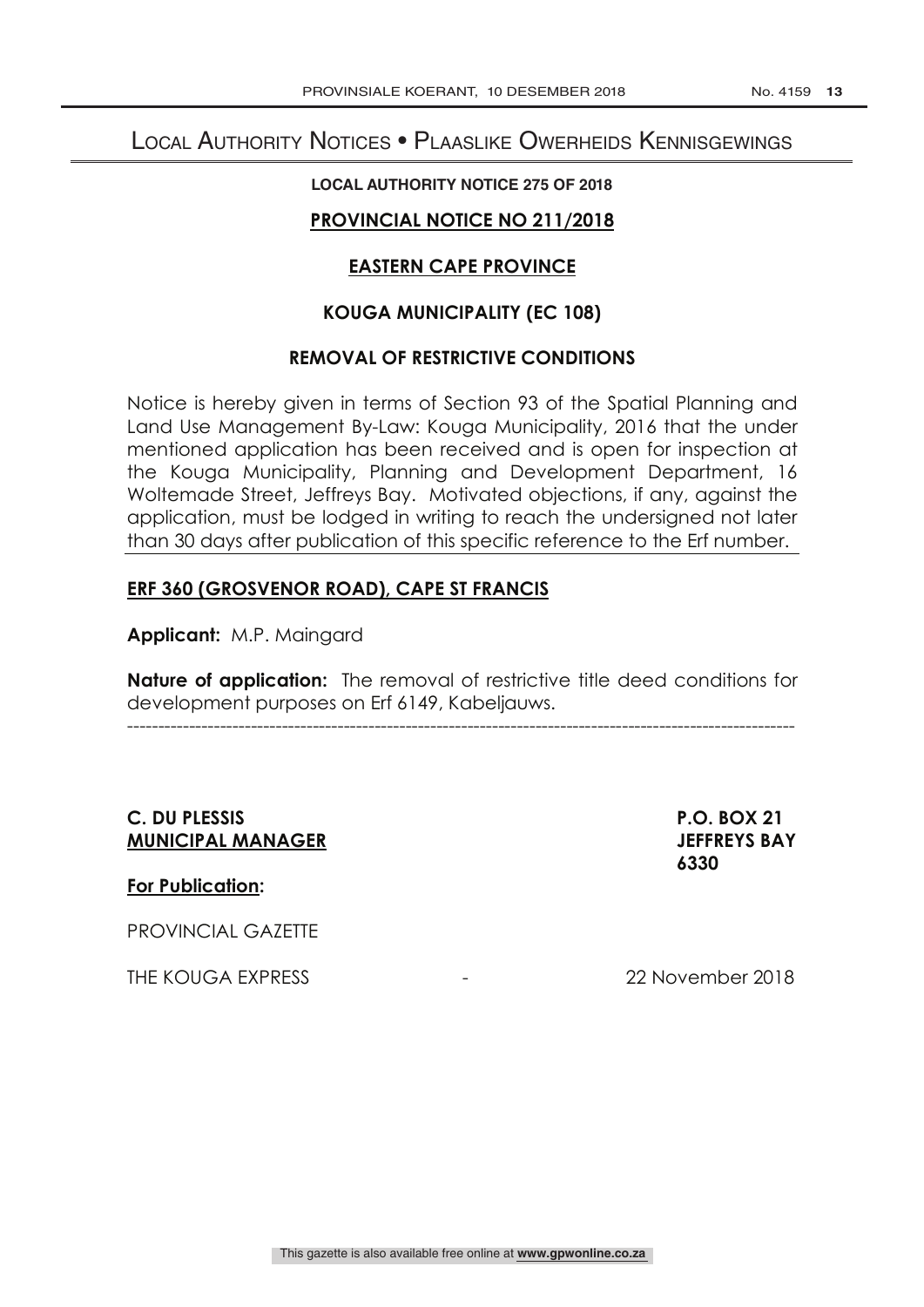#### **LOCAL AUTHORITY NOTICE 276 OF 2018**

#### **Nelson Mandela Bay Municipality (Eastern Cape)**

# **Removal of Restrictions in terms of the Spatial Planning and Land Use Management Act, 2013 (Act 16 of 2013)**

#### **ERF 774, KABEGA PARK, PORT ELIZABETH, EASTERN CAPE**

Under Section 47 of the Spatial Planning and Land Use Management Act, 2013 (Act 16 of 2013) and upon instructions by the Local Authority, a notice is hereby given that conditions 5 (a), (b), (c) and (d) in Deed of Transfer No. T76185/92 applicable to Erf 774, KABEGA PARK are hereby removed.